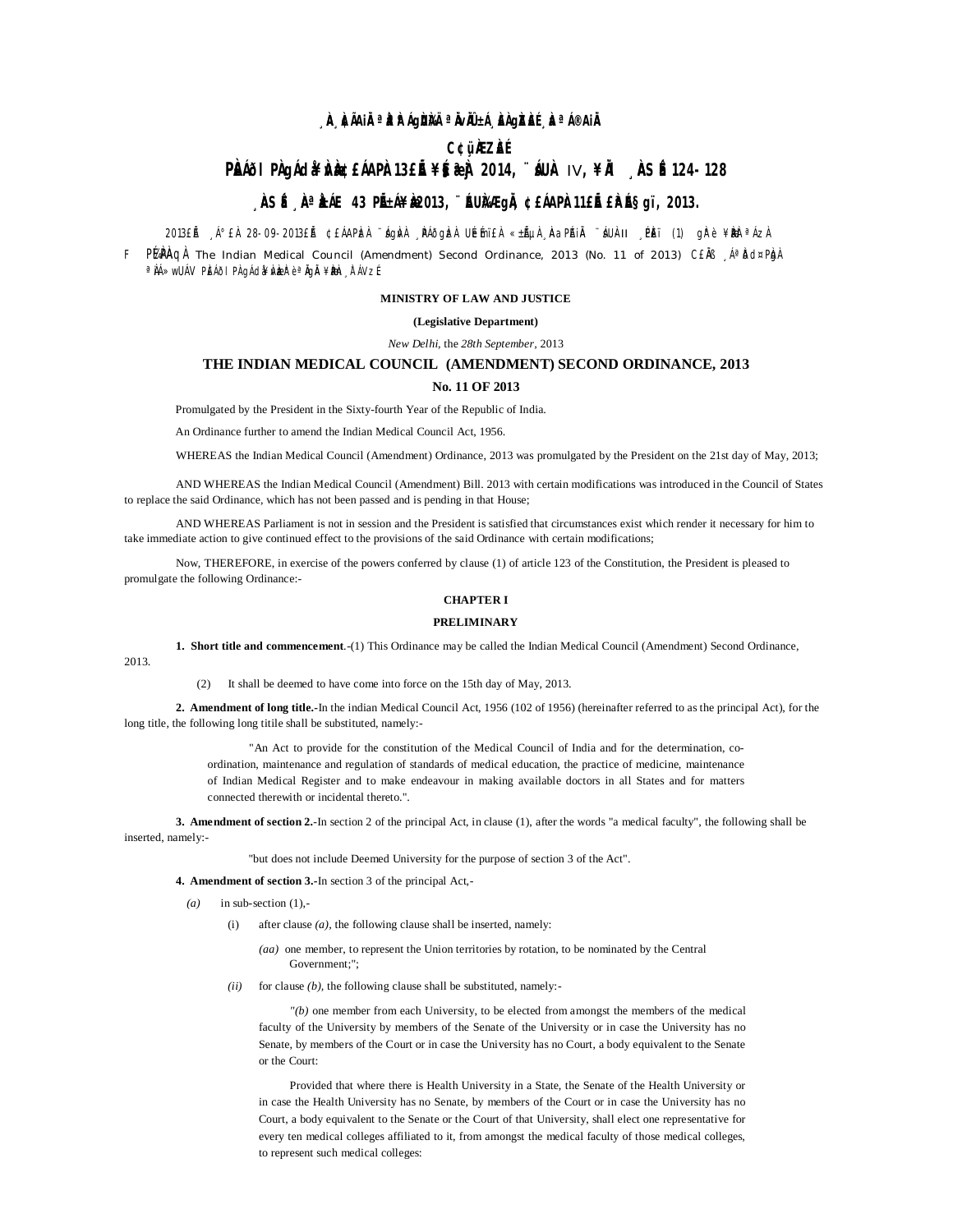Provided further that a Health University with less than ten medical colleges affiliated to it, shall also be eligible to elect one representative to represent such medical colleges:

Provided also that such number of reprsentatives shall be reviewed by the Central Government after every four years;";

*(iii)* clause *(d)* shall be omitted;

*(b)* in sub-section (2), the following proviso shall be inserted, namely:

"Provided that no person shall hold office as the President or, as the case may be, the Vice-President for more than two terms.".

**5. Insertion of new section 3AA.-**After section 3A of the principal Act, the following section shall be inserted, namely:-

"3AA. **Reconstitution of Council.**-The Central Government shall, after the commencement of the Indian Medical Council (Amendment) Second Ordinance, 2013, reconstitute the Council, by notification in the Official Gazette, and publish the names of the members nominated or elected to the Council under sub-section (1) of section 3 within a period not exceeding one hundred and eighty days:

Provided that the Board of Governors constituted under sub-section (4) of section 3A shall continue to exercise the powers and perform the functions of the Council till the new Council is reconstituted or for such period not exceeding one hundred and eighty days, whichever is earlier.".

**6. Amendment of section 4.-**In section 4 of the principal Act, in sub-section (1),-

- *(a)* the words, brackets and letter "or clause *(d)"* shall be omitted;
- *(b)* the words, brackets, letter and figures "and any rules so made provide that pending the preparation of the Indian Medical Register in accordance with the provisions of this Act, the members referred to in clause *(d)* of sub-section *(I)* of section 3 may be nominated by the Central Government instead of being elected as provided therein," shall be omitted.
- **7. Amendment of section 7.-**In section 7 of the principal Act,-
	- *(a)* in sub-section *(I),* for the words "five. years", the words "four years" shall be substituted;
	- $(b)$  for sub-section (2), the following sub-section shall be substituted, namely:

"(2) Subject to the provisions of the Act, a member, whether nominated or elected, shall hold office for a term of four years.";

*(c)* in sub-section (6), for the words "five years", the words "four years" shall be substituted.

**8. Insertion of new section 9A.-**After section 9 of the principal Act, the following section shall be inserted, namely:-

**"9A. Functions of Council.-(1)** The Council shall, subject to the provisions of the Act and rules made thereunder, take measures to determine, coordinate and maintain the standards of medical education and practice in medicine, the Indian Medical Register and make endeavour in making available doctors in all States.

- (2) Without prejudice to the generality of the foregoing provisions, the measures referred to in sub-section (1), may, *inter alia,* provide for all or any of the following matters, namely:-
	- *(a)* lay down the standards of professional ethics in the practice of medicine;
	- ( *b)* grant or withdraw permission for establishment of medical college and course of study in medical education and ensure compliance of its terms and conditions for such permission;
	- *(c)* maintain the Indian Medical Register;
	- *(d)* render advice to the Central Government or the State Government on matters relating to the medical education and practice in medicine;
	- *(e)* facilitate medical education in the institutions situated outside the country;
	- *(f)* undertake and recommend to the Central Government or the State Government such measures as may be necessary to regulate medical education in or outside the country;
	- *(g)* organise seminars, symposiums and workshops in order to promote continuous medical education and practice in medicine; and
	- *(h)* perform such other functions as may be laid down in the rules made by the Central Government.".

### **9. Amendment of section 13.-**In section 13 of the principal Act,-

- *(a)* in sub-section (2) and (3), for the words "a citizen of India", the words "a citizen of India or an overseas citizen of India" shall respectively be substituted;
- *(b)* in sub-section *(4A),* for the words "a citizen of India", the words "a citizen of India or an overseas citizen of India" shall be substituted;
- *(c)* sub-section *(4B)* and the proviso relating thereto shall be omitted;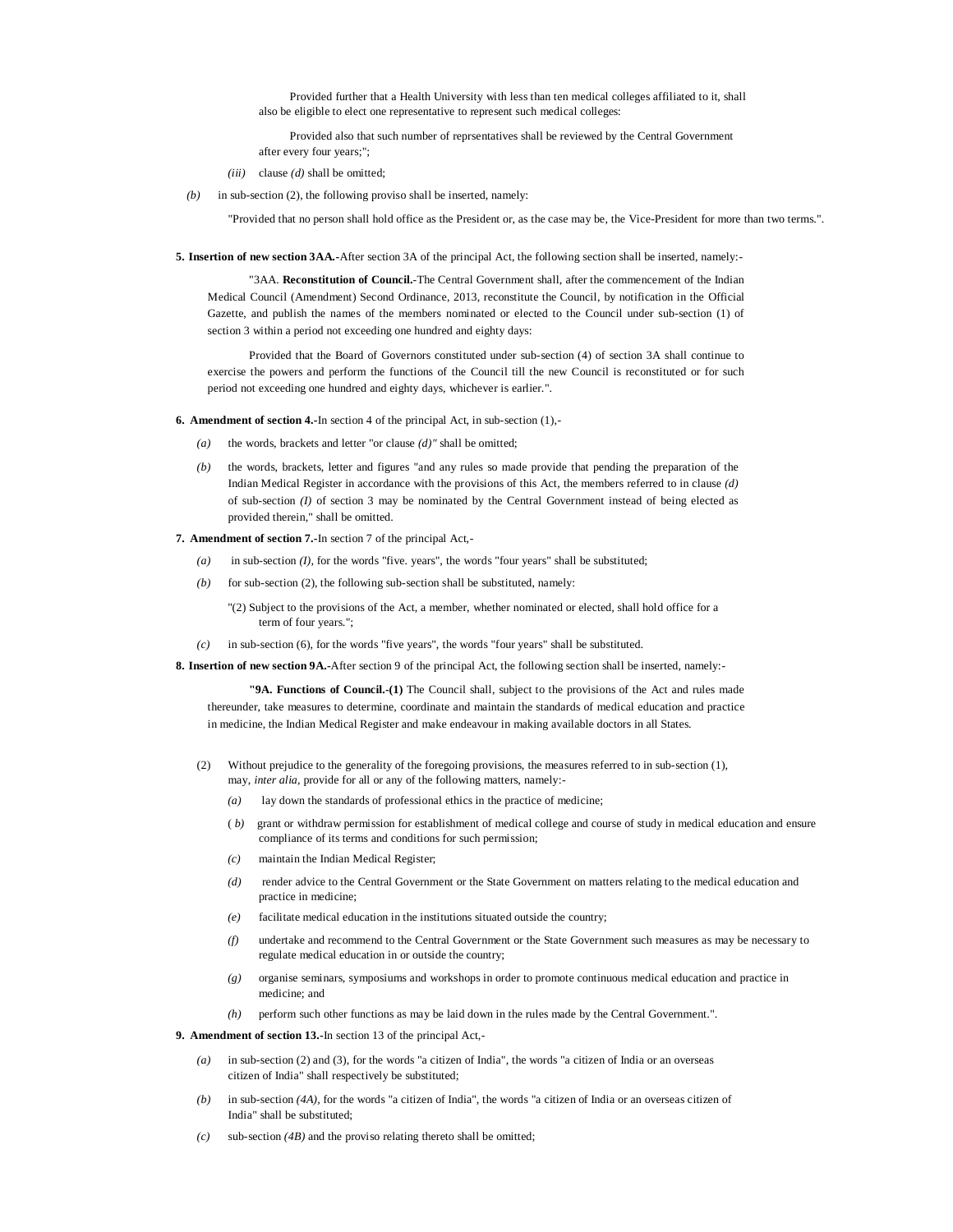- (d) in sub-section *(4C),* for the words, brackets, figures and letters "sub-sections *(4A)* and *(4B)",* the word, brackets, figure and letter "sub-section *(4A)"* shall be substituted;
- *(e)* after sub-section (5), the following Explanation shall be inserted, namely:-

*'Explanation.-For* the purposes of this section, the expression "overseas citizen of India" shall have the meaning assigned to it in clause *(ee)* of sub-section *(1)* of section 2 of the Citizenship Act, 1955. (57 of 1955)

**10. Amendment of section 14.-**In section 14 of the principal Act, in the proviso to sub-section *(I),* the words "for the time being for the purposes of teaching, research or charitable work" shall be omitted.

**11. Amendment of section 21.-**In section 21 of the principal Act,-

- *(a)* in sub-section (I),for the words "the names", the words "the names and biometric details" shaII be substituted;
- *(b)* after sub-section (2), the following sub-section shall be inserted, namely:
	- *'(2A)* The Council shall, in addition to the Indian Medical Register referred to in sub-section *(I),* maintain the Medical Register in electronic form containing the particulars included in the Indian Medical Register.

*Explanation.-For* the purpose of this sub-section, the expression, "electronic form" shall have the meaning assigned to it in clause *(r)* of sub-section (I) of section 2 of the Information Technology Act, 2000.(21 of 2000).

**12. Insertion of new section 30A.-**After section 30 of the principal Act, the foIIowing section shall be inserted, namely:-

**"30A. Resignation, removal and suspension of President. Vice President or members of Council.- (1)** The President, Vice-President or any member of the Council may, by notice in writing under his hand addressed to the Central Government, resign from his office:

Provided that the President, Vice-President or any member of the Council shall, unless he is permitted by the Central Government to relinquish his office sooner, continue to hold office until the expiry of a period of three months from the date of receipt of such notice or until a person duly appointed as his successor enters upon his office or until the expiry of his term of office, whichever is the earliest.

- (2) Notwithstanding anything contained in sub-section *(I),* the Central Government may remove from office the President, Vice-President, or any member of the Council. who-
	- *(a)* has been adjudged as an insolvent; or
	- *(b)* has become physically or mentally incapable of acting as such President, Vice-President, or other member; or
	- *(c)* is of unsound mind and stand so declared by a competent court; or
	- (d) has been convicted of an offence involving moral turpitude; or
	- *(e)* has acquired such' financial or any other interest in any medical institution falling within the purview of the Council, which is likely to affect prejudicially the exercise of his functions as the President, Vice President, or a member; or
	- *(f)* is unable to perform or has made persistent defaults-
		- *(i)* in the performance of the duties imposed on him under this Act or has exceeded or abused his position; or
		- *(ii)* either wilfully or without sufficient cause neglects to comply with the directions issued by the Central Government under sections 33A and 33B; or
	- (g) has been guilty of proved misbehaviour or his continuance in office would be detrimental in public interest.
- (3) No person shall be removed from his office on the grounds specified in clause *(e)* or clause (f) or clause (g) of sub-section (2), unless he has been given a reasonable opportunity of being heard in the matter.".

**13. Amendment of section 32.-**In section 32 of the principal Act, for sub-section (2), the following sub-section shall be substituted,

namely:-

"(2) In particular, and without prejudice to the foregoing power, such rules may provide for all or any of the following matters, namely:-

- *(a)* the manner of election of the Council under sub-section (1) of section 4;
- *(b)* such other functions of the Council under clause *(h)* of sub-section (2) of section 9A as may be laid down by the Central Government;
- *(c)* the conditions and payment of fees for filing of an appeal before the Central Government under sub-section (2) of section 24;